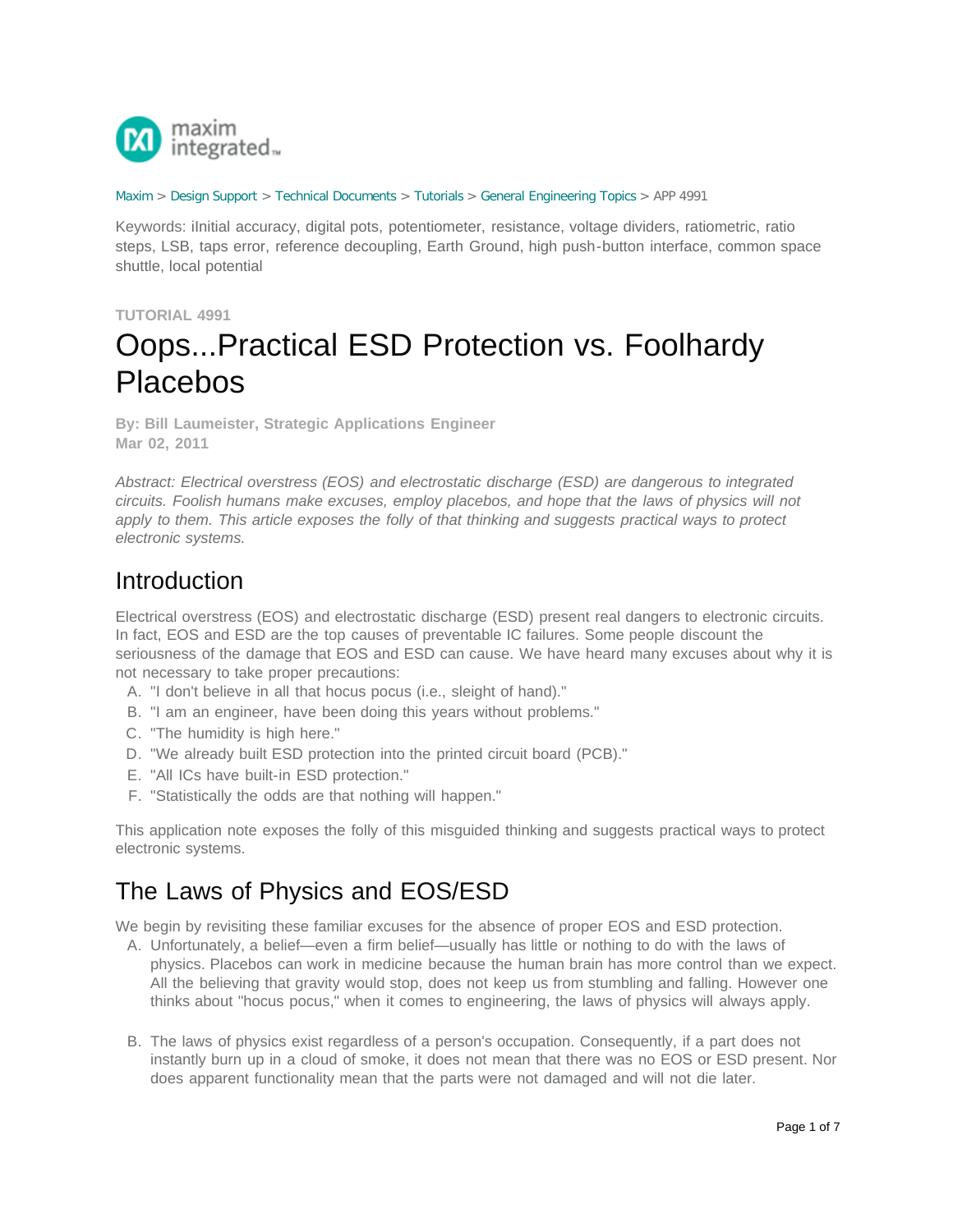- C. High humidity does, indeed, reduce the ESD voltage. However, remember that the building's airconditioning system is removing humidity to make us comfortable. It is simply quite true that humans are not very good at guessing relative humidity levels.
- D. Board ESD protection is like air bags in our cars—they are there for accidents not for daily use. Built-in ESD protection reduces the chances of damage but does not totally remove the possibility for injury.
- E. While most ICs integrate ESD protection, the ESD structures are made of tiny components. Again they are for accidents not daily use.
- F. "Statistically, it will not happen to me." If it is true that statistically most automobile accidents occur within 25 miles of home, will there be no accidents farther away? Remember that numbers do not lie and will not subvert the laws of physics

### Credible ESD Protection Obeys the Laws of Physics

A normal ESD wrist strap is a conductive band with a series (current-limiting) resistor connected through a wire and alligator clip to a ground or reference point. Most companies test the effectiveness of this ESD protection several times a day. The person wearing the wrist band goes to the ESD test station and attaches the alligator clip to the ground terminal. While the person touches a finger to another test metal plate, the machine adds an electrostatic potential to the person's body. If the voltage rises, the wrist strap has failed; if the ground effectively keeps the voltage down, the strap is good for continued use.

The proven process follows the laws of physics and is reliable. But still there are sources that subvert the process and convert the effective ESD wrist strap into an ESD placebo. This is the ESD hocus pocus in item A above. For example, take the same wrist strap above and do not connect the alligator clip to the ESD tester ground. Now when the metal plate is touched with a finger, the voltage rises and the wrist strap fails. For many years there have been companies that sell wrist bands without ground wires or claim that the ground wire is optional. In 2005 the *[ESD Journal](http://www.esdjournal.com/techpapr/sfowler/wireless.htm)* challenged the wireless wristband manufacturers to performance tests: send in a wireless wrist band for evaluation. If it works, the *ESD Journal* will apologize and give the manufacturer a free advertisement for a year. They had no response to the challenge. The journal continues to claim, "Sorry! Something that sounds too good to be true probably is." Meanwhile, ESD Systems was asked if wireless ESD straps work? Their short answer is "no." ([www.esdsystems.com/QuestionsAndAnswers/ShowQuestion.aspx?i=17\)](http://www.esdsystems.com/QuestionsAndAnswers/ShowQuestion.aspx?i=17)

This wireless wrist strap sham sounds foolish, even like a joke, but it is not. Several years ago a friend at another semiconductor company related a story. They had been buying product from a large offshore manufacturer for years, but suddenly something changed. They were finding ESD damage in the imported parts. When questioned, the offshore source said that nothing had changed and that they had stringent ESD safety precautions in place. Finally the semiconductor company flew an ESD expert to the manufacturer's location. Immediately upon walking into the plant, the expert saw wireless wrist straps everywhere. The ESD problem was resolved by replacing the grounding wires and the number of ESDdamaged parts plummeted.

## EOS/ESD Protection in an IC

How do we protect electronics from ESD and EOS?

The ESD structures inside an IC are designed to protect the part before the customer mounts it on his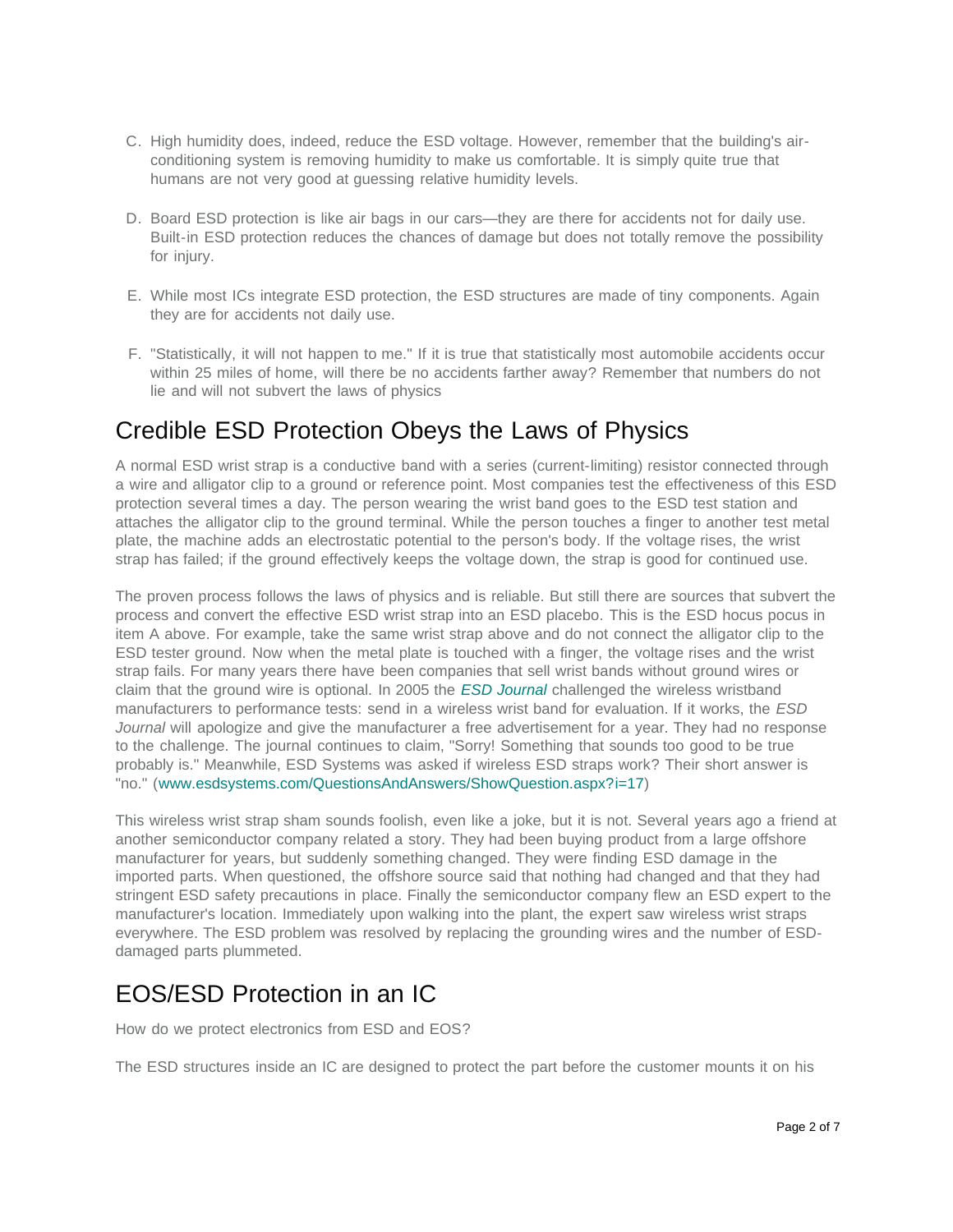products PC board. Because the ICs are limited in size, they cannot withstand system ESD events. At the board level, however, inputs and outputs can have more robust ESD structures. These external discrete components tend to be physically larger and carry larger currents than the ICs' internal ESD protection.

PC boards are protected from ESD by a combination of discrete silicon (small signal or reference), Schottky diodes, avalanche (zener) diodes, transient voltage suppression (TVS) diodes, gas-tube discharge devices, resistors, inductors, and metal oxide varistors (MOVs). Series resistors and inductors along with capacitors to ground can act as a lowpass filter. The rise time of a spark is very fast, so any way that we can slow it down will reduce the peak voltage.



*Figure 1. Typical internal IC ESD structures.*

The ESD structures of **Figure 1** are internal to the ICs. Figure 1C is the most common design with two diodes used on input and output signal pins. Most IC data sheets will specify that a pin like this will have voltage maximums from -0.3V, if ground is the lowest voltage, to  $V_{CC}$  (power supply) plus 0.3V. These are silicon diodes with a forward voltage drop of 0.6V, so why does the data sheet say 0.3V? The answer is because at high temperatures the diode starts leaking significant current. The operation of diode to ground is generally obvious. The diode to  $V_{CC}$  requires that the power be low impedance to be effective. Unless the power supply is very close, the low impedance is handled by the decoupling or bypass capacitors.

In Figure 1B the power pin does not have a higher voltage to connect, so a zener diode will protect this pin. The zener on Figure 1A is seen on pins with a hidden use. For example, a part, especially the digital part of the IC, may have special test or trim modes for automatic factory test. To enter this mode the pin can be pulled a diode drop higher than  $V_{CC}$ . After the test, power is removed from the IC to exit the test mode.

In addition to the ESD protection build into most Maxim products, Maxim makes specialized ESDprotection and other fault-protected devices ([www.maximintegrated.com/products/protection/\)](http://www.maximintegrated.com/products/protection/) which include ESD protection diodes, analog switches and multiplexers, switch debouncer/protectors, overvoltage protection (OVP) controllers, signal-line protectors, lithium-ion (Li+) battery protectors, and current-limit and USB power switches.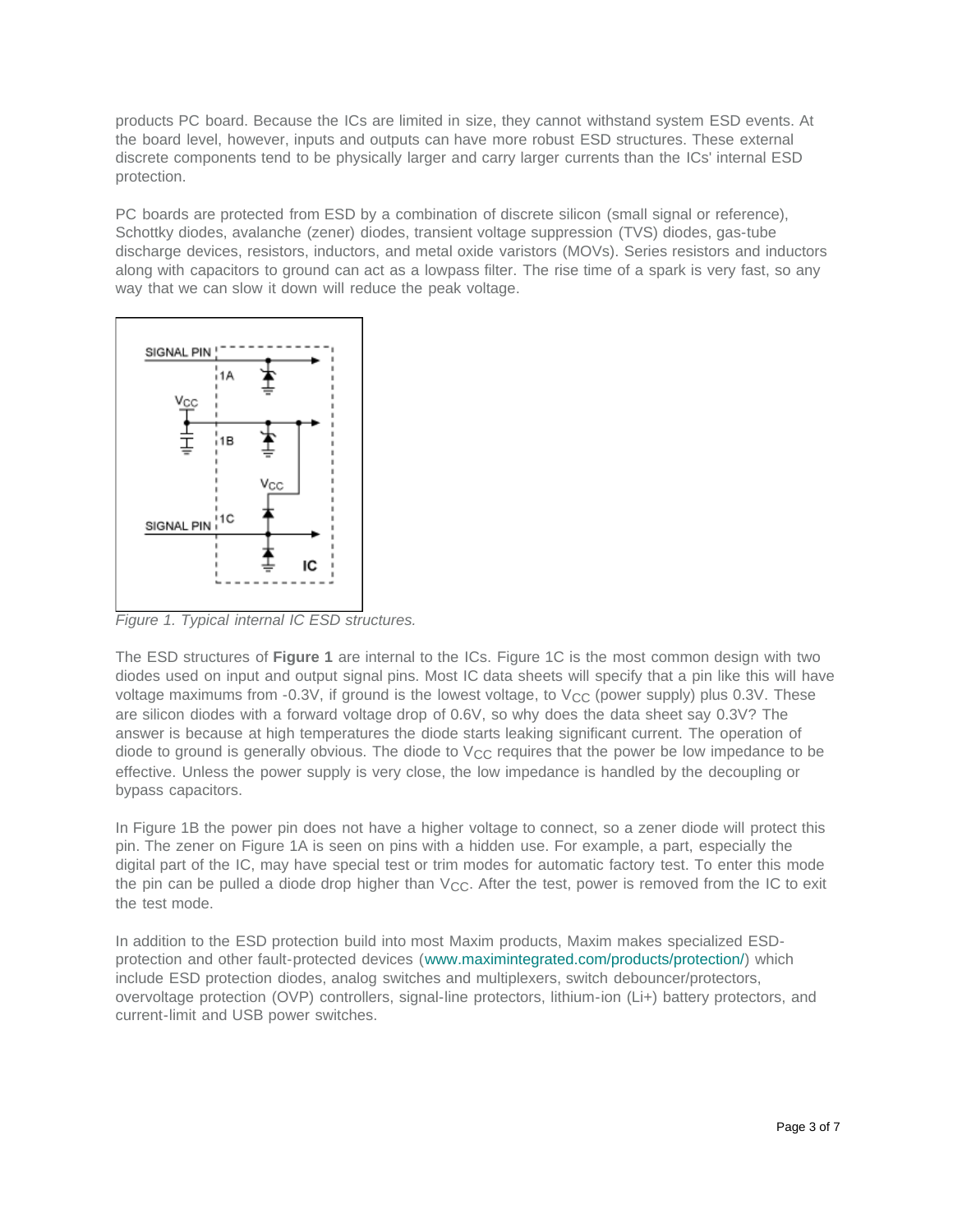### **Reference Information**

Maxim application notes discuss ESD, EOS, and other protection methods: Application note 639, "[Maxim Leads the Way in ESD Protection](http://www.maximintegrated.com/an639)" Application note 651, "[ESD Protection for I/O Ports](http://www.maximintegrated.com/an651)" Application note 4032, "[HFTA-16.0: ESD Protection for Bipolar Integrated Circuits](http://www.maximintegrated.com/an4032)" Application note 1167, "[Practical aspects of EMI protection](http://www.maximintegrated.com/an1167)" Application note 4035, "[Overvoltage Protection \(OVP\) for Sensitive Amplifier Applications](http://www.maximintegrated.com/an4035)"

Application note 4353, "[Robust Contact Monitor Simplifies Design of Body Control Computers](http://www.maximintegrated.com/an4353)," discusses the [MAX13362,](http://www.maximintegrated.com/MAX13362) a 24-channel automotive switch monitor. The device interfaces to remote switches in a vehicle and is directly subjected to all the transients observed in the wiring harness of an automobile. The MAX13362 can protect against lost ground/power connections, reverse-battery condition, and ground and power-supply shifts.

Application note 4240, "[Active High-Voltage Transient Protectors Trump Conventional Approaches in](http://www.maximintegrated.com/an4240) [Automotive Electronics](http://www.maximintegrated.com/an4240)," contrasts active and passive protection methods.

Unfortunately, human nature and common sense do not always coincide. But ESD and EOS always obey the rules of physics, no matter how hard we wish it were otherwise sometimes.

### **Links for More ESD Information**

*ESD Journal* has many fine articles at: [www.esdjournal.com/](http://www.esdjournal.com/)

The ESD Association is a professional voluntary association dedicated to advancing the theory and practice of electrostatic discharge. ([www.esda.org/](https://www.esda.org/) and [https://www.esda.org/about-esd/esd](https://www.esda.org/about-esd/esd-fundamentals/)fundamentals/).

The Silicon Valley EOS/ESD Society discusses electrical overstress (EOS) and electrostatic discharge (ESD) at: [www.esdiscovery.org/](http://www.esdiscovery.org/)

| <b>Related Parts</b> |                                                                                  |                     |
|----------------------|----------------------------------------------------------------------------------|---------------------|
| MAX13362             | 24-Channel Automotive Switch Monitor                                             | <b>Free Samples</b> |
| <b>MAX1480E</b>      | ±15kV ESD-Protected, Isolated RS-485/RS-422 Data<br>Interfaces                   | <b>Free Samples</b> |
| <b>MAX1488E</b>      | ±15kV ESD-Protected, Quad, Low-Power RS-232 Line<br><b>Driver</b>                | <b>Free Samples</b> |
| <b>MAX1490E</b>      | ±15kV ESD-Protected, Isolated RS-485/RS-422 Data<br>Interfaces                   | <b>Free Samples</b> |
| MAX16013             | Ultra-Small, Overvoltage Protection/Detection Circuits                           | <b>Free Samples</b> |
| MAX16014             | Ultra-Small, Overvoltage Protection/Detection Circuits                           | <b>Free Samples</b> |
| MAX253               | 1W Primary-Side Transformer H-Bridge Driver for<br><b>Isolated Supplies</b>      | <b>Free Samples</b> |
| MAX3080              | Fail-Safe, High-Speed (10Mbps), Slew-Rate-Limited RS-<br>485/RS-422 Transceivers | <b>Free Samples</b> |
| <b>MAX3083</b>       | Fail-Safe, High-Speed (10Mbps), Slew-Rate-Limited RS-<br>485/RS-422 Transceivers | <b>Free Samples</b> |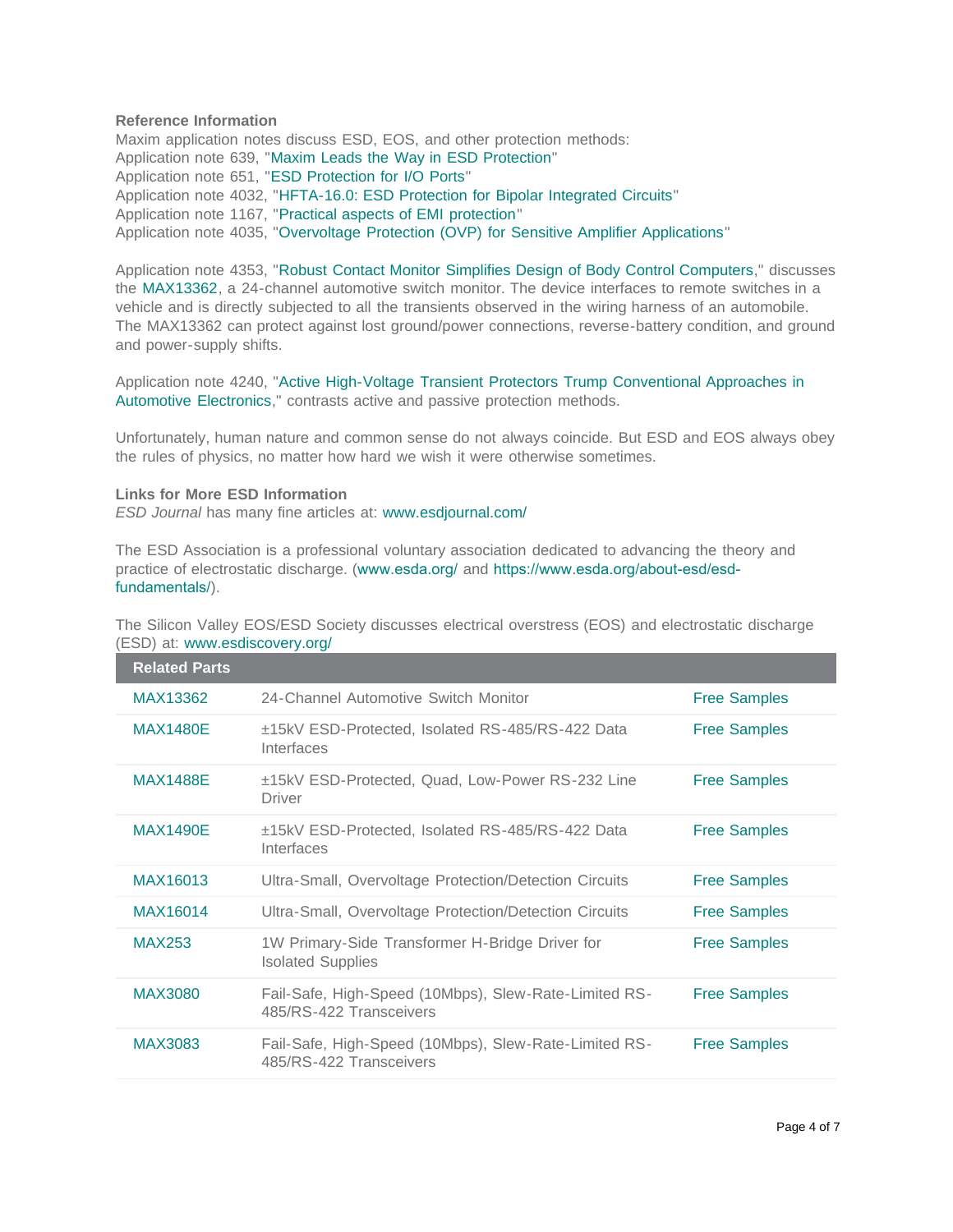| <b>MAX3088</b>  | Fail-Safe, High-Speed (10Mbps), Slew-Rate-Limited RS-<br>485/RS-422 Transceivers                 | <b>Free Samples</b> |
|-----------------|--------------------------------------------------------------------------------------------------|---------------------|
| MAX3188         | 1Mbps, 1µA RS-232 Transmitters in SOT23-6                                                        |                     |
| <b>MAX3190E</b> | ±15kV ESD-Protected, 460kbps, RS-232 Transmitters in<br>SOT23-6                                  | <b>Free Samples</b> |
| <b>MAX321</b>   | Precision, Dual Supply, SPST, Analog CMOS Switches                                               | <b>Free Samples</b> |
| <b>MAX3223E</b> | ±15kV ESD-Protected, 1µA, 3.0V to 5.5V, 250kbps, RS-<br>232 Transceivers with AutoShutdown       | <b>Free Samples</b> |
| <b>MAX3225E</b> | ±15kV ESD-Protected, 1µA, 1Mbps, 3.0V to 5.5V, RS-<br>232 Transceivers with AutoShutdown Plus    | <b>Free Samples</b> |
| MAX3226         | 1µA Supply Current, 1Mbps, 3.0V to 5.5V, RS-232<br>Transceivers with AutoShutdown Plus           | <b>Free Samples</b> |
| MAX3228         | +2.5V to +5.5V RS-232 Tranceivers in UCSP                                                        |                     |
| <b>MAX3244E</b> | ±15kV ESD-Protected, 1µA, 1Mbps, 3.0V to 5.5V, RS-<br>232 Transceivers with AutoShutdown Plus    | <b>Free Samples</b> |
| <b>MAX3245E</b> | ±15kV ESD-Protected, 1µA, 1Mbps, 3.0V to 5.5V, RS-<br>232 Transceivers with AutoShutdown Plus    | <b>Free Samples</b> |
| <b>MAX3311E</b> | ±15kV ESD-Protected, 460kbps, 1µA, RS-232-<br>Compatible Transceivers in µMAX                    | <b>Free Samples</b> |
| <b>MAX3313E</b> | ±15kV ESD-Protected, 460kbps, 1µA, RS-232-<br>Compatible Transceivers in µMAX                    | <b>Free Samples</b> |
| <b>MAX3387E</b> | 3V, ±15kV ESD-Protected, AutoShutdown Plus RS-232<br>Transceiver for PDAs and Cell Phones        | <b>Free Samples</b> |
| <b>MAX3388E</b> | 2.5V, ±15kV ESD-Protected RS-232 Transceivers for<br>PDAs and Cell Phones                        | <b>Free Samples</b> |
| <b>MAX3443E</b> | ±15kV ESD-Protected, ±60V Fault-Protected, 10Mbps,<br>Fail-Safe RS-485/J1708 Transceivers        | <b>Free Samples</b> |
| <b>MAX3483E</b> | 3.3V Powered, ±15kV ESD-Protected, 12Mbps, Slew-<br>Rate-Limited True RS-485/RS-422 Transceivers | <b>Free Samples</b> |
| <b>MAX3485</b>  | 3.3V Powered, 10Mbps and Slew-Rate Limited, True RS-<br>485/RS-422 Transceivers                  | <b>Free Samples</b> |
| MAX3490         | 3.3V Powered, 10Mbps and Slew-Rate Limited, True RS-<br>485/RS-422 Transceivers                  | <b>Free Samples</b> |
| <b>MAX4506</b>  | Fault-Protected, High-Voltage Signal-Line Protectors                                             | <b>Free Samples</b> |
| <b>MAX4551</b>  | ±15kV ESD-Protected, Quad, Low-Voltage, SPST Analog<br>Switches                                  | <b>Free Samples</b> |
| <b>MAX4558</b>  | ±15kV ESD-Protected, Low-Voltage, CMOS Analog<br><b>Multiplexers Switches</b>                    | <b>Free Samples</b> |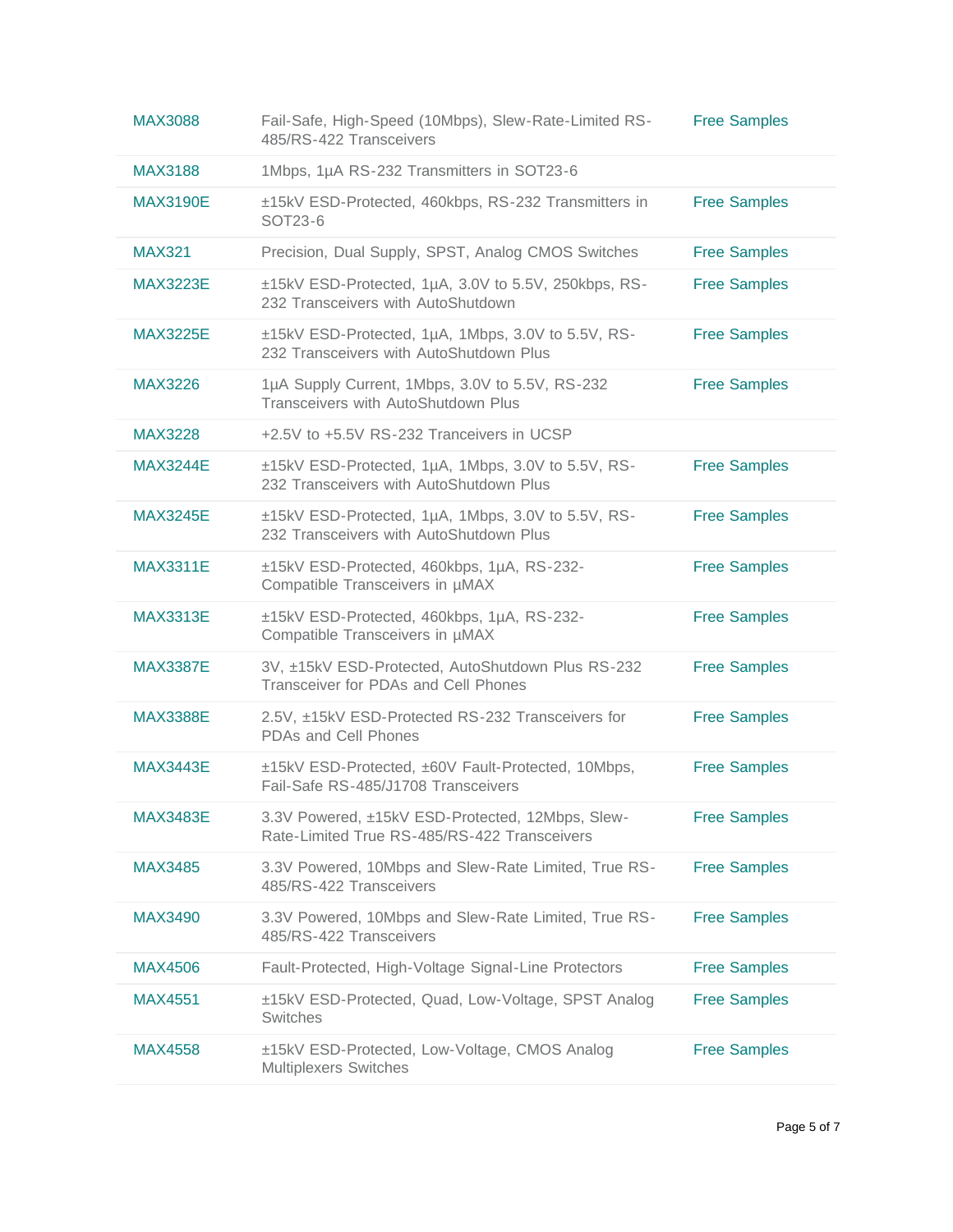| <b>MAX4568</b> | ±15kV ESD-Protected, Low-Voltage, SPDT/SPST, CMOS<br><b>Analog Switches</b>         | <b>Free Samples</b> |
|----------------|-------------------------------------------------------------------------------------|---------------------|
| <b>MAX4575</b> | ±15kV ESD-Protected, Low-Voltage, Dual, SPST, CMOS<br>Analog Switches               | <b>Free Samples</b> |
| <b>MAX4630</b> | ±15kV ESD-Protected, Low-Voltage, Quad, SPST, CMOS<br>Analog Switches               | <b>Free Samples</b> |
| MAX4640        | ±15kV ESD-Protected, Low-Voltage, Quad, SPST, CMOS<br>Analog Switches               | <b>Free Samples</b> |
| <b>MAX483E</b> | ±15kV ESD-Protected, Slew-Rate-Limited, Low-Power,<br>RS-485/RS-422 Transceivers    | <b>Free Samples</b> |
| <b>MAX485E</b> | ±15kV ESD-Protected, Slew-Rate-Limited, Low-Power,<br>RS-485/RS-422 Transceivers    | <b>Free Samples</b> |
| <b>MAX487E</b> | ±15kV ESD-Protected, Slew-Rate-Limited, Low-Power,<br>RS-485/RS-422 Transceivers    | <b>Free Samples</b> |
| <b>MAX488</b>  | Low-Power, Slew-Rate-Limited RS-485/RS-422<br><b>Transceivers</b>                   | <b>Free Samples</b> |
| <b>MAX491E</b> | ±15kV ESD-Protected, Slew-Rate-Limited, Low-Power,<br>RS-485/RS-422 Transceivers    | <b>Free Samples</b> |
| <b>MAX6397</b> | Overvoltage Protection Switch/Limiter Controllers Operate<br>Up to 72V              | <b>Free Samples</b> |
| <b>MAX6398</b> | Overvoltage Protection Switch/Limiter Controllers Operate<br>Up to 72V              | <b>Free Samples</b> |
| <b>MAX6399</b> | High-Voltage, Overvoltage/Undervoltage, Protection<br>Switch Controller             | <b>Free Samples</b> |
| <b>MAX6495</b> | 72V, Overvoltage-Protection Switches/Limiter Controllers<br>with an External MOSFET | <b>Free Samples</b> |
| MAX6496        | 72V, Overvoltage-Protection Switches/Limiter Controllers<br>with an External MOSFET | <b>Free Samples</b> |
| <b>MAX6497</b> | 72V, Overvoltage-Protection Switches/Limiter Controllers<br>with an External MOSFET | <b>Free Samples</b> |
| <b>MAX6498</b> | 72V, Overvoltage-Protection Switches/Limiter Controllers<br>with an External MOSFET | <b>Free Samples</b> |
| <b>MAX6499</b> | 72V, Overvoltage-Protection Switches/Limiter Controllers<br>with an External MOSFET | <b>Free Samples</b> |
|                |                                                                                     |                     |

### **More Information**

For Technical Support: <http://www.maximintegrated.com/support>

For Samples: <http://www.maximintegrated.com/samples>

Other Questions and Comments: <http://www.maximintegrated.com/contact>